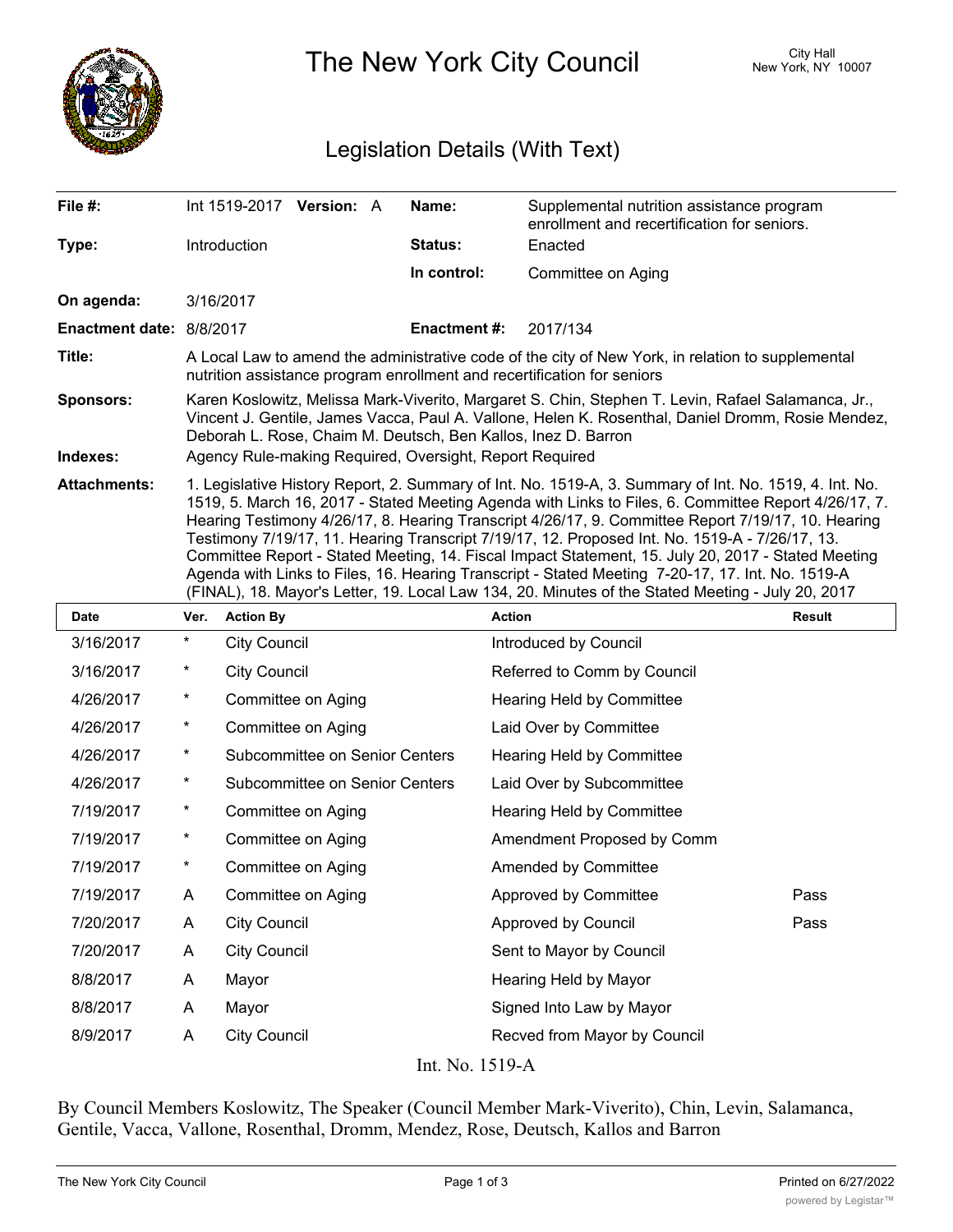A Local Law to amend the administrative code of the city of New York, in relation to supplemental nutrition assistance program enrollment and recertification for seniors

Be it enacted by the Council as follows:

Section 1. Chapter 1 of title 21 of the administrative code of the city of New York is amended by adding a new section 21-131.1 to read as follows:

§ 21-131.1 Supplemental nutrition assistance program enrollment and recertification for seniors. a. For purposes of this section, the following terms have the following meanings:

Senior Center. The term "senior center" has the same definition as set forth in section 21-201.

Seniors. The term "seniors" means individuals who are age 60 or older.

b. The department shall, in coordination with the department for the aging, design and implement a public campaign to increase the awareness of seniors and their caregivers of the benefits of the supplemental nutrition assistance program and to reduce any stigma associated with enrolling in or recertifying for such benefits.

c. The department shall also, in coordination with the department for the aging, establish and implement an enrollment and recertification program to increase enrollment in and recertification for the supplemental nutrition assistance program, consistent with the requirements of state and federal law. Such enrollment and recertification program shall ensure that programming is offered at each senior center to explain the benefits of the supplemental nutrition assistance program and to enable eligible seniors to enroll in or recertify for the supplemental nutrition assistance program at each senior center.

d. Beginning February 1, 2018, and annually thereafter, the department, in coordination with the department for the aging, shall submit a report to the speaker of the city council regarding the department's activities with respect to supplemental nutrition assistance enrollment and recertification for seniors. Such report shall provide an overview of the department's activities with respect to supplemental nutrition assistance enrollment and recertification for seniors, including the public campaign and the enrollment and recertification